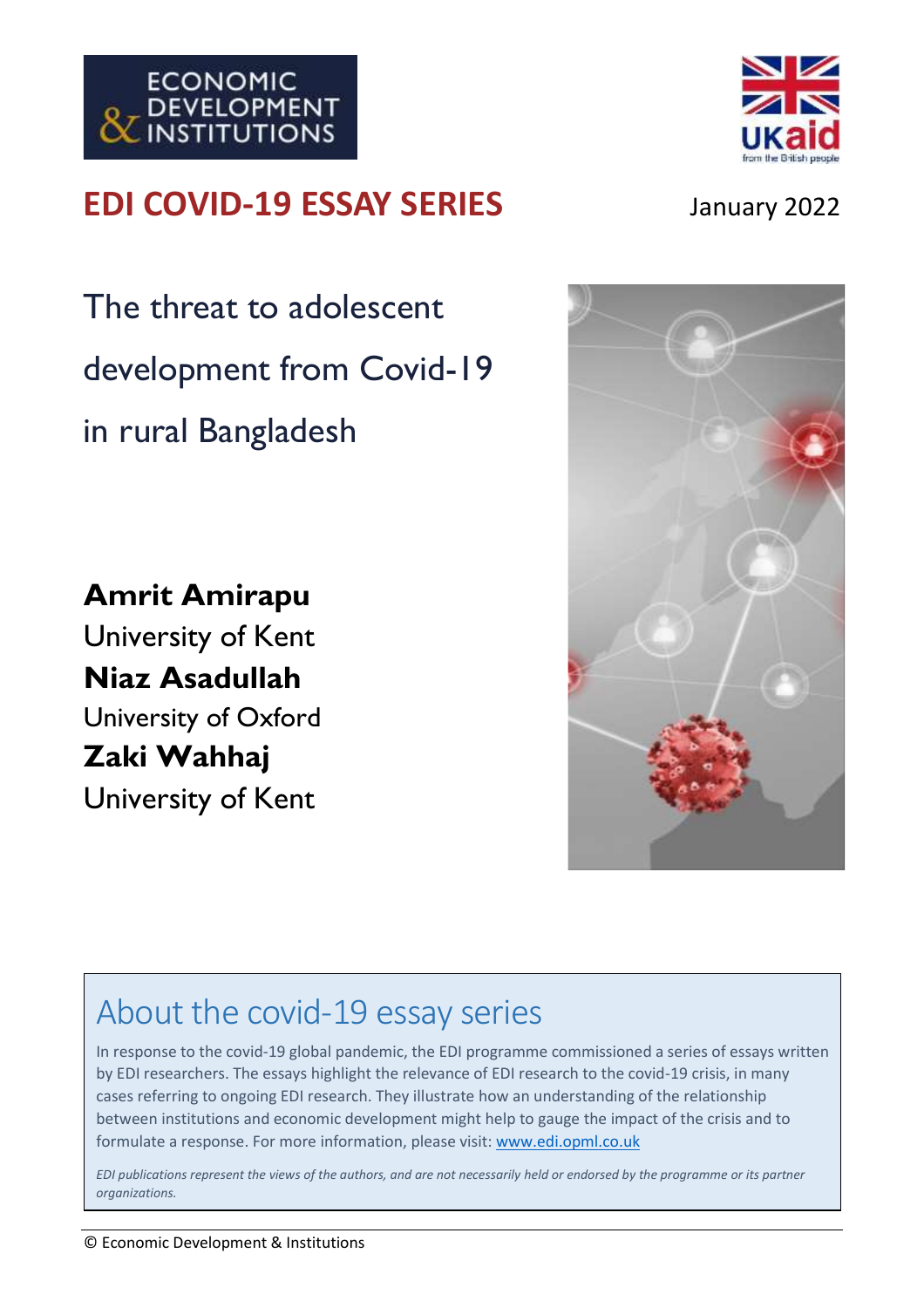We gratefully acknowledge funding and support of UK Aid from the UK government through Foreign, Commonwealth and Development Office's Economic Development and Institutions research programme. We would like to thank Josephine Brett for her excellent research assistance during the preparation of this essay.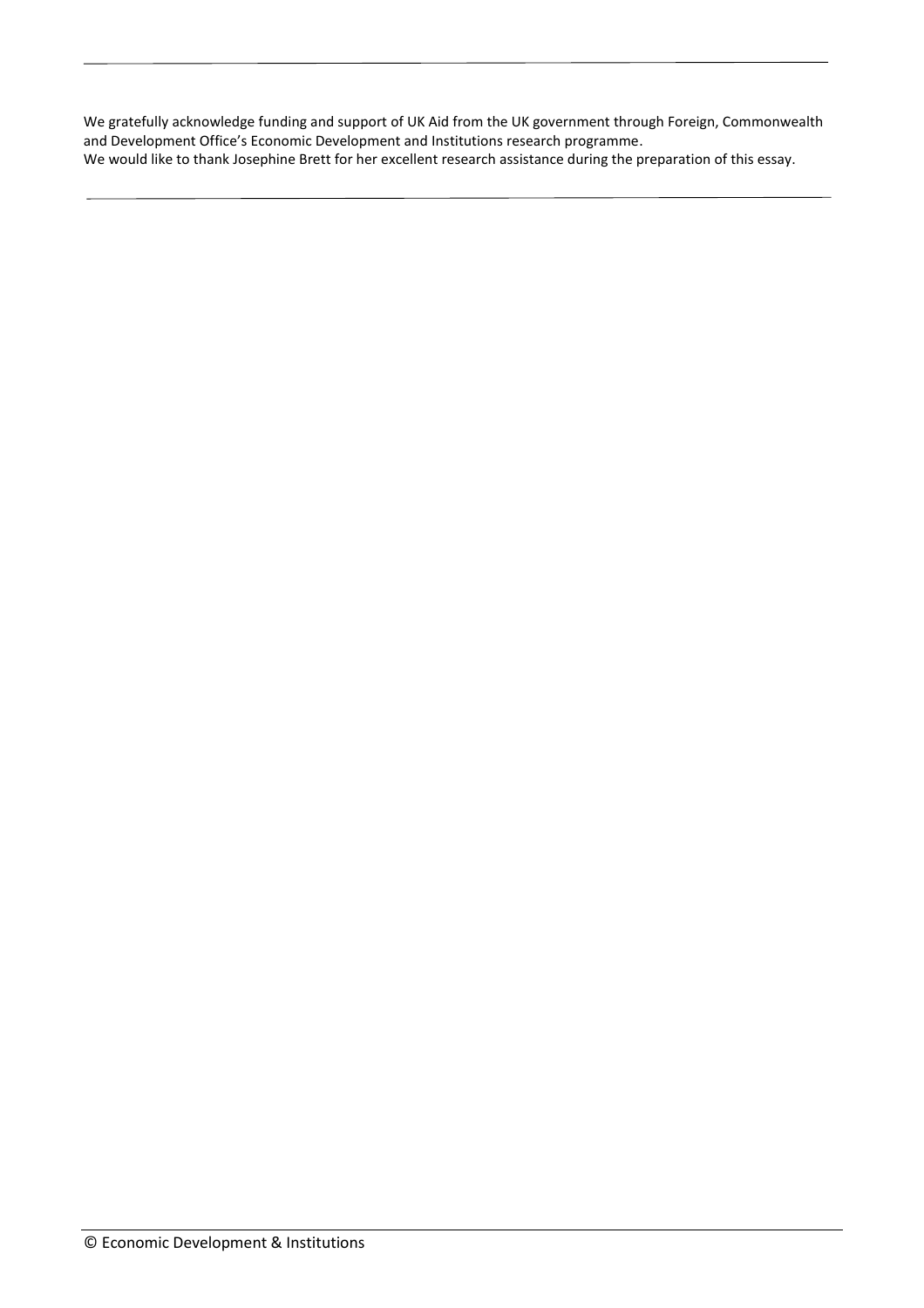#### **1. Introduction**

In developing countries with strongly patriarchal norms, the socio-economic opportunities and choices of adolescent girls and young women often lie in a contested area, subject to the influence of both traditional institutions and the modern state and its partners. While the patriarchal institutions may advocate traditional gender roles – manifested in the form of early childbirth, high fertility, and low rates of female economic participation outside of the home – the state and its partners can, potentially, expand opportunities for female education and training, and protect child and adolescent rights by enacting laws and strengthening law enforcement institutions. The tension between these two sets of institutions has long been apparent to policymakers and practitioners in developing countries. However, since the onset of the Covid-19 pandemic in 2020, the balance between them is changing in ways that, as yet, are not well-understood.

Evidence from past epidemics confirms that they are associated with systematic loss of human capital among girls, particularly in locations without compensatory institutional provisions. Income shocks in the form of natural disasters and environmental crises are also documented to disproportionately affect female adolescents. While the temporary disruptions caused by Covid-19 can have an enduring effect, the behavioural response of parents varies depending on the nature of underlying social institutions.

In this policy brief, we attempt to shed light on this emerging issue by investigating the effects of the Covid-19 pandemic on educational disruptions as well as the practice of female early marriage. Our context is Bangladesh, a country with one of the highest rates of early marriage in the world but one that has also made a number of recent reforms to tackle the phenomenon. However, the pandemic has increased concerns about early marriage by keeping schools closed for 18 months (from March 2020 to mid-September 2021). For our investigation, we make use of data collected between June 2018 and May 2019 as part of two EDI case studies on early marriage law in Bangladesh, as well as data on children's education and early marriages in Bangladesh collected in June 2020 in June 2021 when schools remained closed. <sup>1</sup> The key marriage, educational and other non-educational outcome measures used to examine the effects of COVID-19 are: (i) marital status and marriage offers; (ii) learning time, school enrolment status, home study support, private tutor provision, family tutoring and intention to return to school after the lockdown; (iii) self-reported measures of income loss.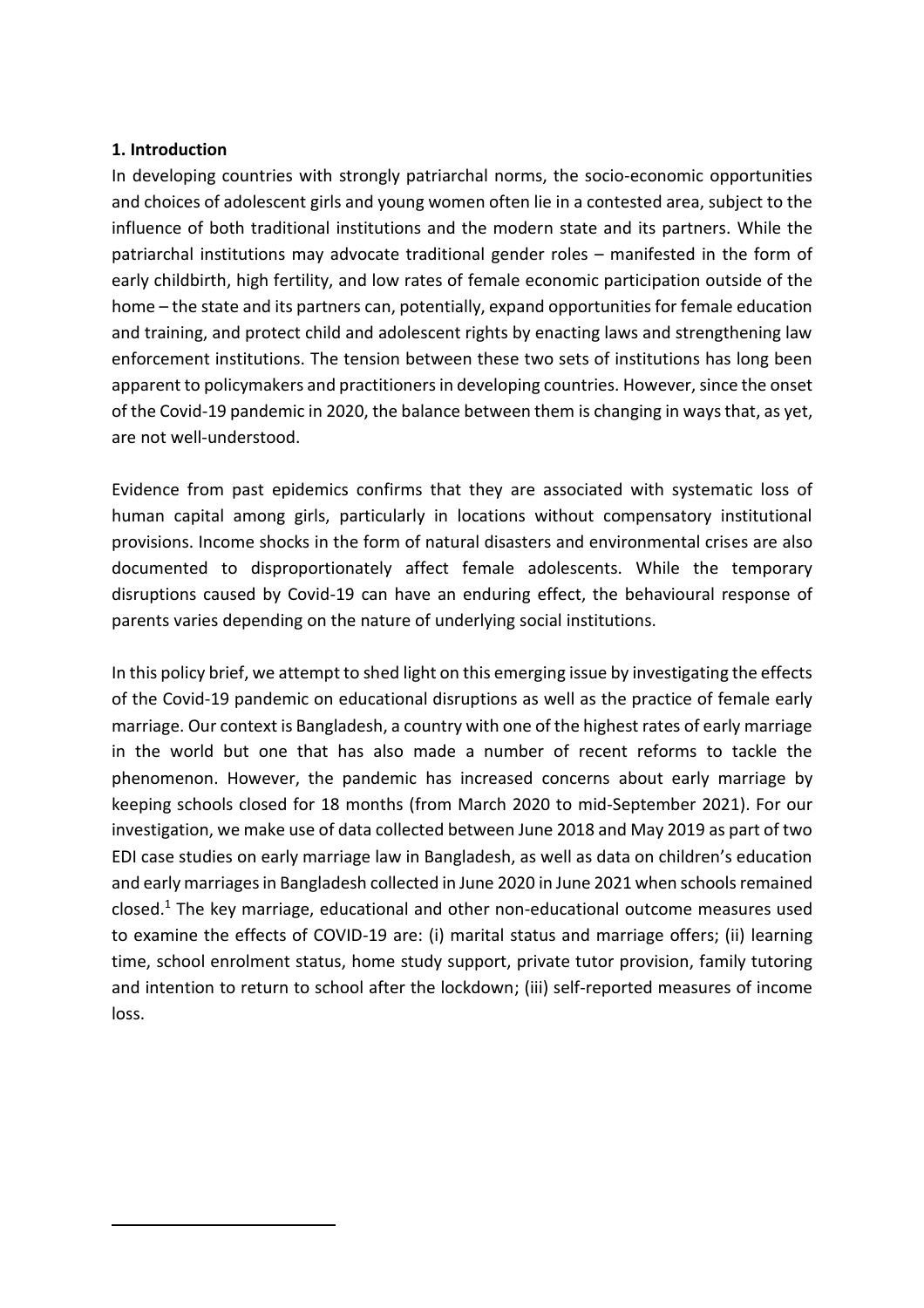# **2. From Covid-19 to Learning Loss and Child Marriage**

About one in three women marry before 18 in the developing world.<sup>2</sup> The adverse effects of this practice on the woman's educational outcomes, the health and education of her children, and the risk of domestic violence are well-documented.<sup>3</sup>

In most countries, there is a minimum age of marriage prescribed by the law. $4$  But, in countries with weak institutions, the law is frequently ignored and rarely enforced. By contrast, there is strong evidence, particularly for South Asia, that patriarchal norms, often in the form of pressure from the extended family and the wider community to marry following the onset of puberty, play an important role in the marriage timing of women.<sup>5</sup>

In this social setting, a pandemic – with the disruption in social and economic activities that it causes – can affect the lives of children and adolescents in multiple ways. For example, in social settings with a high incidence of early marriage, educational institutions provide a safe space for adolescent girls, and the social network support provided by teachers and classmates play a critical role in preventing early marriages. Therefore, while educational institutions remain closed during the pandemic, adolescent girls are likely to face heightened marriage pressures. There is also the added risk of increased pressure of domestic work, social isolation and the subsequent decline in mental health.

Economically impoverished regions, which often have strong migrant links with large cities both at home and abroad, may see young male migrants returning home for an extended period and searching for brides in the local marriage market during this period. Concurrently, the pandemic may exacerbate the state's already limited capacity to enforce laws against underage marriages by limiting the ability of law enforcement authorities to detect and respond to reports of such cases.<sup>6</sup> In traditional rural settings, extended school closures and the need for additional support at home (to maintain necessary hygiene standards and provide care for the sick and elderly) may also affect parental aspirations regarding the education of these daughters, especially if school attendance by adolescent girls is a relatively new norm  $<sup>7</sup>$ </sup>

<sup>2</sup> UNFPA (2012). *Marrying Too Young: End Child Marriage*. United Nations Population Fund.

<sup>3</sup> World Bank and ICRW (2017). *[Economic Impacts of Child Marriage: Global Synthesis Report](http://documents1.worldbank.org/curated/en/530891498511398503/pdf/116829-WP-P151842-PUBLIC-EICM-Global-Conference-Edition-June-27.pdf)*. See also Field and Ambrus (2008), Sekhri and Debnath (2014), Chari et al. 2017, Amin et al. (2016), Asadullah and Wahhaj (2019), Sundar (2019), Roychowdhury and Dhamija (2021); Garcia-Hombrados (2021).

<sup>4</sup> Pew Research Center (2016). Many Countries Allow Child Marriage. Pew Re-

search Center Report. Available at http://www.pewresearch.org/fact-tank/2016/09/12/manycountriesallow-child-marriage/

<sup>&</sup>lt;sup>5</sup> See Field and Ambrus (2008) and Asadullah and Wahhaj (2019).

<sup>6</sup> These potential effects are discussed in a (Bangla) news article in *[Prothom Alo](https://www.prothomalo.com/we-are/article/1664063/%E0%A6%95%E0%A6%B0%E0%A7%87%E0%A6%BE%E0%A6%A8%E0%A6%BE%E0%A6%95%E0%A6%BE%E0%A6%B2%E0%A7%87-%E0%A6%AC%E0%A6%BE%E0%A7%9C%E0%A6%9B%E0%A7%87-%E0%A6%AC%E0%A6%BE%E0%A6%B2%E0%A7%8D%E0%A6%AF%E0%A6%AC%E0%A6%BF%E0%A6%AC%E0%A6%BE%E0%A6%B9)* on 21st June, 2020.

<sup>&</sup>lt;sup>7</sup> Sajeda Amin elaborates on this potential mechanism in an opinion piece in Netra News on 9<sup>th</sup> April, 2020, titled "Bangladeshi women play crucial role in fight against Covid-19".

[https://storage.googleapis.com/netra/2020/bangladeshi-women-play-crucial-role-in-fight-against-covid-19-](https://storage.googleapis.com/netra/2020/bangladeshi-women-play-crucial-role-in-fight-against-covid-19-981.html) [981.html](https://storage.googleapis.com/netra/2020/bangladeshi-women-play-crucial-role-in-fight-against-covid-19-981.html)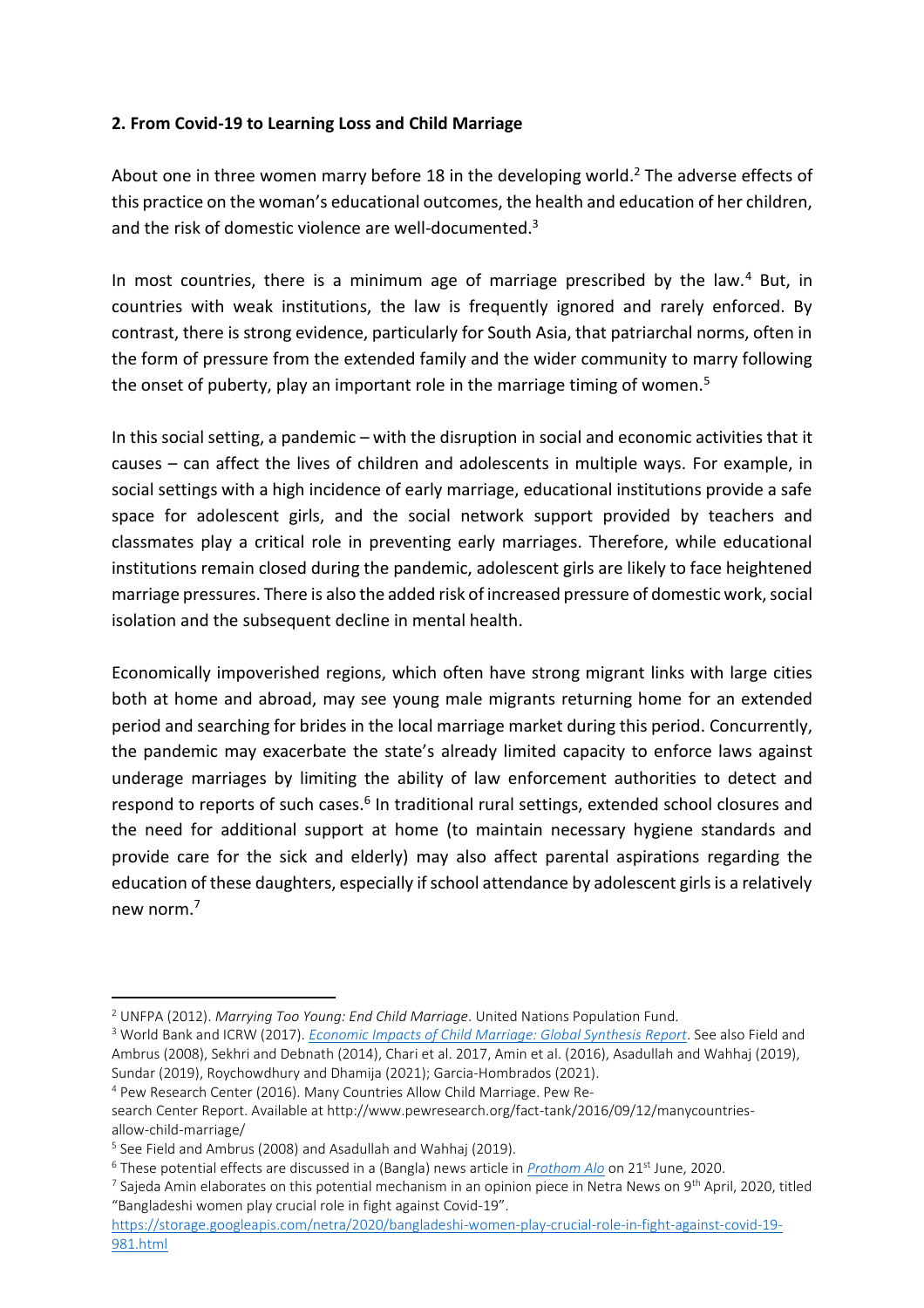The threat to female adolescent development in Bangladesh and other countries in the region from the Covid-19 pandemic through these channels have been voiced repeatedly by a range of stakeholder organisations since the start of the outbreak.<sup>8</sup> According to UNICEF, the pandemic may push up to 10 million more girls into child marriage over the next decade.<sup>9</sup> At the same time, prolonged school closure has increased concerns over learning loss.<sup>10</sup>

But hard evidence regarding these effects, particularly educational and marriage outcomes among adolescents remains sparse. Available emerging developing country studies include Dessy et al. (2021) who find that lockdown measures in Nigeria during the pandemic adversely affected the likelihood of children attending school after schools reopened and suggests that this may exacerbate child marriage practices. $^{11}$  This concern is particularly serious in countries like Bangladesh and the Philippines where schools remained closed even after nationwide lockdown measures were removed. According to one study by UCEP conducted during the early months of school closure (July-August 2020), 53 per cent of the female students in UCEP general schools were married by their 18th birthday. 12

We use data from the EDI projects on child marriage law, and a follow-up survey in Bangladesh conducted during the pandemic to assess which of these mechanisms are at play and to weigh their relative importance. Using insights from the EDI projects, we also discuss what types of policy responses are likely to be most effective in the current situation.

# **3. Covid-19: The Bangladesh Experience**

The first Covid-19 cases in Bangladesh, involving two male migrants who had returned from Italy and a female relative, were confirmed on  $3<sup>rd</sup>$  March, 2020.<sup>13</sup> On 17<sup>th</sup> March, the government declared school closures till the end of the month.<sup>14</sup> On 23<sup>rd</sup> March, the government declared a "nationwide holiday" for a period of 10 days, from 26<sup>th</sup> March to 4<sup>th</sup> April, ordering the closure of all non-essential businesses and advising people to stay at home and practise social distancing.<sup>15</sup> The "lockdown" was subsequently extended in phases till 30

[https://www.unicef.org/rosa/media/16481/file/Bangladesh%20Case%20Study.pdf`](https://www.unicef.org/rosa/media/16481/file/Bangladesh%20Case%20Study.pdf%60) <sup>13</sup> Reuters, 8<sup>th</sup> March, 2020. [https://www.reuters.com/article/us-health-coronavirus-bangladesh](https://www.reuters.com/article/us-health-coronavirus-bangladesh-idUSKBN20V0FS)[idUSKBN20V0FS](https://www.reuters.com/article/us-health-coronavirus-bangladesh-idUSKBN20V0FS)

<sup>8</sup> See, for example, Girls Not Brides (2020), "Covid-19 and Child, Early and Forced Marriage: An Agenda for Action". [https://www.girlsnotbrides.org/resource-centre/covid-19-and-child-early-and-forced-marriage-an](https://www.girlsnotbrides.org/resource-centre/covid-19-and-child-early-and-forced-marriage-an-agenda-for-action/)[agenda-for-action/](https://www.girlsnotbrides.org/resource-centre/covid-19-and-child-early-and-forced-marriage-an-agenda-for-action/)

<sup>9</sup> UNICEF (2021). COVID-19: A threat to progress against child marriage. United Nations Children's Fund (UNICEF), New York

<sup>10</sup> Donnelly, R. and Patrinos, H.A. (2021) Learning loss during Covid-19: An early systematic review. *Prospects*. https://doi.org/10.1007/s11125-021-09582-6

<sup>&</sup>lt;sup>11</sup> Dessy, Sylvain & Gninafon, Horace & Tiberti, Luca & Tiberti, Marco (2021) "COVID-19 and Children's School Resilience: Evidence from Nigeria" GLO Discussion Paper No. 952.

<sup>12</sup> The study by UCEP is cited in UNICEF (2021) *Bangladesh Case Study: Situation Analysis on the Effects of and Responses to COVID-19 on the Education Sector in Asia*. Available at

<sup>&</sup>lt;sup>14</sup> [The Business Standard,](https://www.aa.com.tr/en/asia-pacific/covid-19-bangladesh-shuts-all-educational-institutions/1767425) 16<sup>th</sup> March, 2020.

<sup>&</sup>lt;sup>15</sup> The Daily Star, 23<sup>rd</sup> March, 2020. [https://www.thedailystar.net/coronavirus-deadly-new-threat/news/govt](https://www.thedailystar.net/coronavirus-deadly-new-threat/news/govt-offices-closed-march-26-april-4-cabinet-secretary-1884730)[offices-closed-march-26-april-4-cabinet-secretary-1884730](https://www.thedailystar.net/coronavirus-deadly-new-threat/news/govt-offices-closed-march-26-april-4-cabinet-secretary-1884730)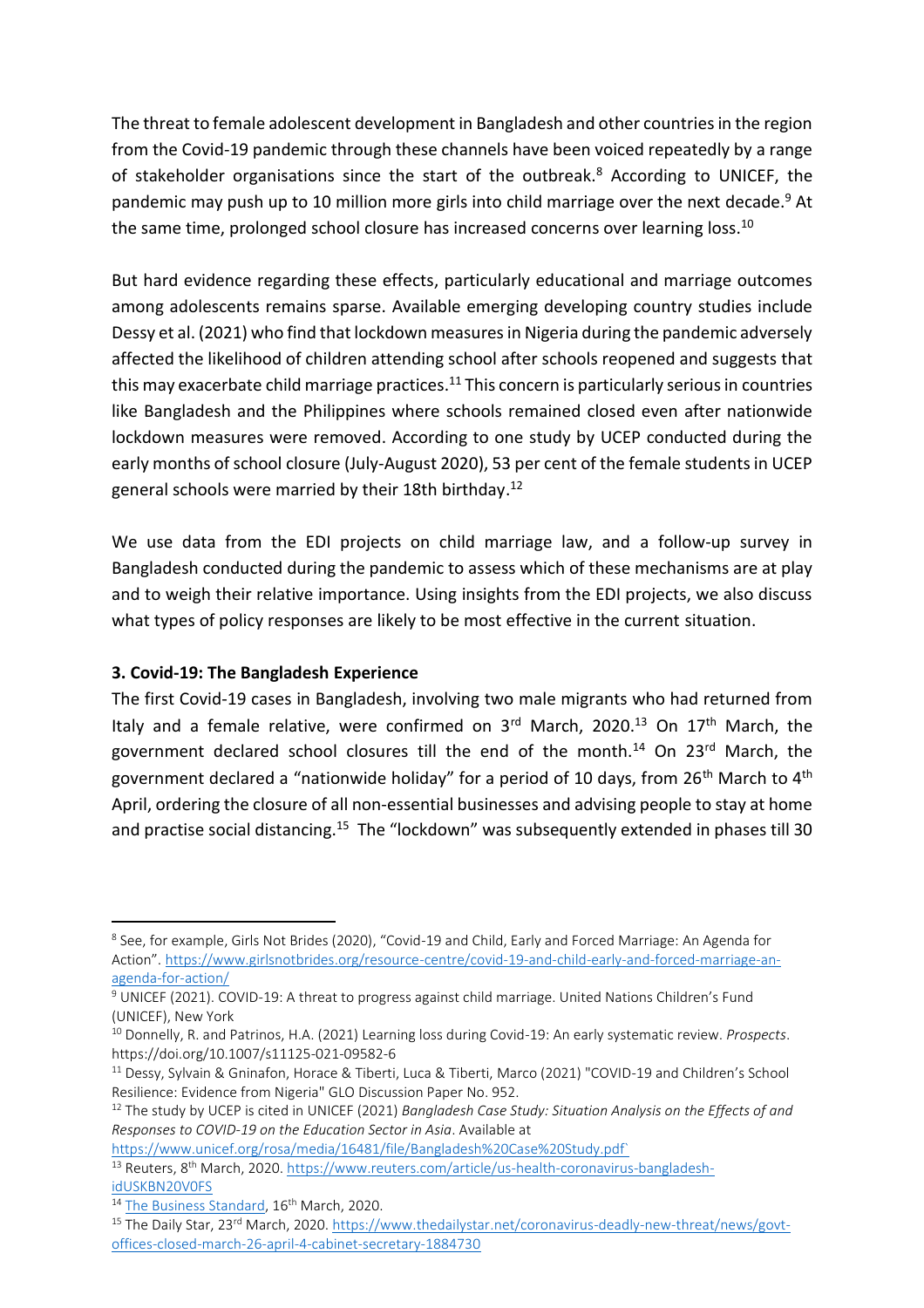May when businesses were allowed to reopen.<sup>16</sup> However, Covid-19 cases had continued to rise exponentially during the lockdown reaching close to 40,000 by the end of the lockdown period.<sup>17</sup> A week later, the government decided to re-introduce lockdowns at a local level, targeting infection hotspots and clusters.<sup>18</sup> Schools and other educational institutions remained shut throughout the pandemic and reopened again only on 12 September 2021.<sup>19</sup>

There have been numerous media reports on the rising number of cases of child marriage since the onset of the pandemic. A recent report highlights a sharp drop in female student attendance as well as a simultaneous rise in marriage cases in one secondary school in Kurigram, the poorest district of Bangladesh.<sup>20</sup> A number of studies have been conducted to provide more systematic evidence of the effects of the pandemic on adolescent marriages in Bangladesh. The Manusher Jonno Foundation (MJF) conducted a telephone survey in which more than 57,000 women and children in 53 districts were interviewed and reported 462 child marriages occurring in June (compared to a figure of 170 for May 2020). The Population Council conducted three rounds of rapid phone-based surveys of about 450 adolescent girls in five rural districts of Bangladesh in April, June and September 2020. The number of girls in the survey that reported child marriages in their communities between June and September 2020 was nearly twice the corresponding figure for the period April to June.<sup>21</sup> In addition, 22% of adolescent girls reported an increase in household chores during the lockdown. A survey of over 3,000 households in Gaibandha district conduct in June-July 2020 found that adolescent girls in households that had experienced job losses during the lockdown were at higher risk of marriage.<sup>22</sup> The study also found a decrease in study time and increase in household chores for both boys and girls during the lockdown but the changes were significantly larger for girls.

In a survey by BRAC's gender justice and diversity programme during the pandemic, 91% of women reported an increase in domestic and care work compared to pre-pandemic levels. Two other rapid response studies have been conducted to understand the gendered response of Covid-19 in Bangladesh. These include a qualitative study in urban slums<sup>23</sup> and a quantitative study of households with school-enrolled children in rural areas and urban

<sup>16</sup> WHO Covid-19 Bangladesh Situation Reports[. https://www.who.int/bangladesh/emergencies/coronavirus](https://www.who.int/bangladesh/emergencies/coronavirus-disease-(covid-19)-update/coronavirus-disease-(covid-2019)-bangladesh-situation-reports)[disease-\(covid-19\)-update/coronavirus-disease-\(covid-2019\)-bangladesh-situation-reports](https://www.who.int/bangladesh/emergencies/coronavirus-disease-(covid-19)-update/coronavirus-disease-(covid-2019)-bangladesh-situation-reports)

 $17$  The Economist, 6<sup>th</sup> June 2020. "Covid-19 in South Asia: A Deadly Tide".

<sup>18</sup> Xinhua, 6th June, 2020. [http://www.xinhuanet.com/english/2020-06/06/c\\_139119553.htm](http://www.xinhuanet.com/english/2020-06/06/c_139119553.htm)

<sup>19</sup> [https://www.thedailystar.net/youth/education/news/education-37-million-bangladeshi-children-disrupted](https://www.thedailystar.net/youth/education/news/education-37-million-bangladeshi-children-disrupted-covid-unicef-2202076)[covid-unicef-2202076](https://www.thedailystar.net/youth/education/news/education-37-million-bangladeshi-children-disrupted-covid-unicef-2202076)

<sup>&</sup>lt;sup>20</sup> The Daily Star, 21<sup>st</sup> September, 2021. [https://www.thedailystar.net/news/bangladesh/news/quarter-married-](https://www.thedailystar.net/news/bangladesh/news/quarter-married-2180416)[2180416](https://www.thedailystar.net/news/bangladesh/news/quarter-married-2180416)

<sup>&</sup>lt;sup>21</sup> Population Council (2020). "Bangladesh: Covid-19 Knowledge, Attitudes, Practices and Needs", Covid-19 Research and Evaluations. https://www.popcouncil.org/uploads/pdfs/2020PGY\_CovidBangladeshKAPStudyR1- 3Brief.pdf

<sup>&</sup>lt;sup>22</sup> Makino, Shonchoy and Wahhaj (2021). "Early Effects of the COVID-19 Lockdown on Children in Rural Bangladesh", University of Kent Economics Discussion Paper.

<sup>&</sup>lt;sup>23</sup> Rashid, Sabina Faiz, Bachera Aktar, Nadia Farnaz Wafa Alam, Samiha Ali, Farzana Mansoor Imran Hossain Mithu, Ateeb Ahmed, Abdul Awal (2020) IMPACT OF COVID-19: Lived Experiences of the Urban Poor in Slums during the Shutdown, BRAC JPGSPH COVID-19 RAPID MINI-RESEARCH REPORTS, April 2020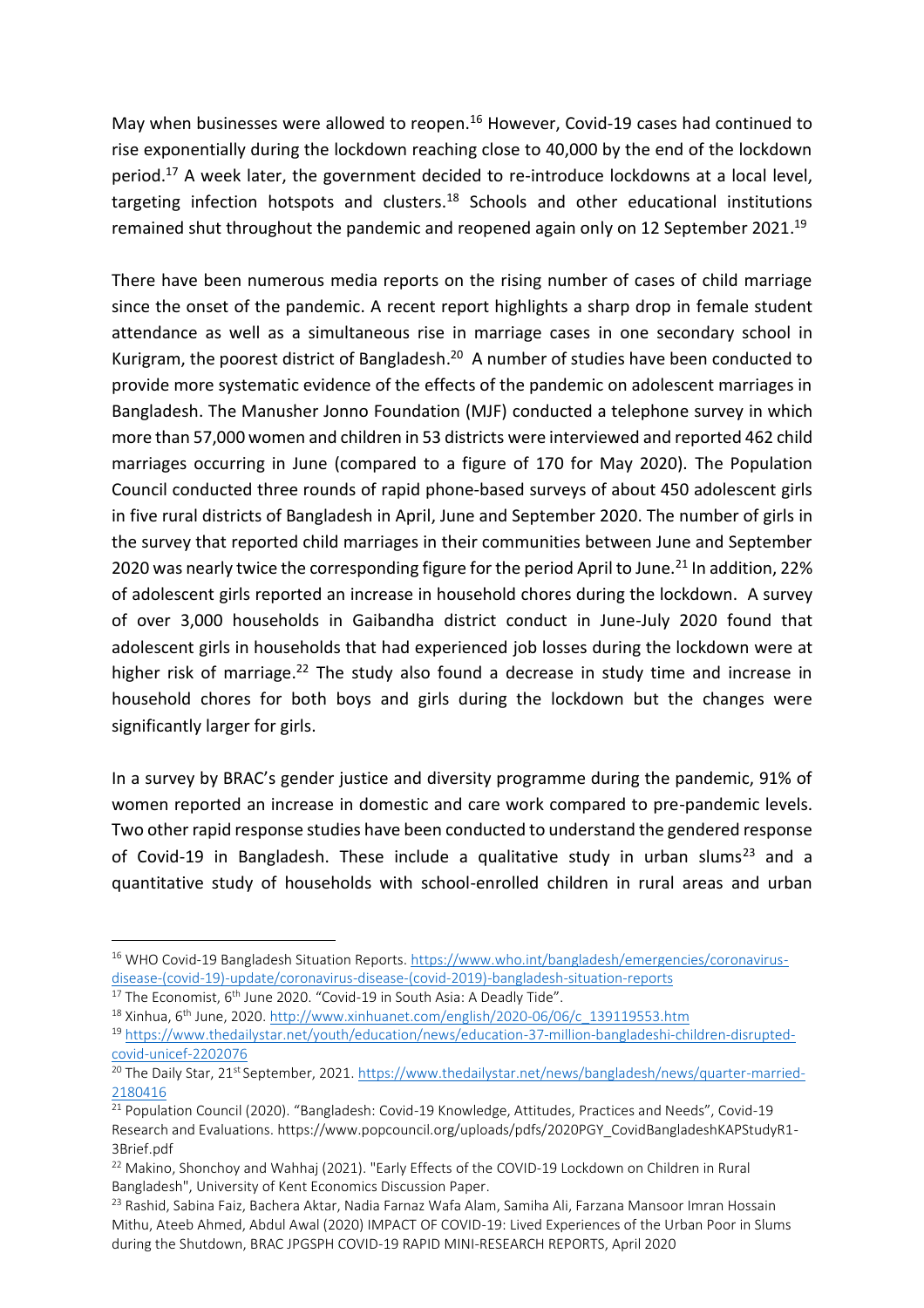slums.<sup>24</sup> They do not report data on early marriage but, overall, the results suggest growing vulnerability of adolescent girls along multiple dimensions. Relatedly, a telephone-based survey of mothers with young children in a rural subdistrict close to Dhaka recorded an increase in depression and anxiety symptoms, as well as increases in the experience of emotional and physical violence during the lockdown.<sup>25</sup>

Other studies have revealed a similar gendered response to the pandemic in other countries and in different parts of the world. A recent review of studies investigating the gender dimension of socio-economic impacts of the Covid-19 pandemic covering 49 studies and 32 countries across all major regions concluded that "in many arenas, women are bearing the greatest burdens of the crisis … women have faced greater employment and income losses, have shouldered the majority of increases in unpaid care work, and have endured increased levels of violence." <sup>26</sup>

In relation to the existing literature, a distinguishing feature of our data and empirical investigation is that it consists of a three-year panel with detailed marriage-related information on a representative sample of adolescent girls, covering a period of 21 months prior to the pandemic and a period of 15 months following the imposition of the initial lockdown in Bangladesh. The panel dimension of the dataset allows us to take into account seasonal effects and pre-pandemic trends in our analysis.

#### **4. Lessons from the Past**

A large literature shows that, when poor households in developing countries experience adverse economic shocks, women and girls are hit hardest, with limited risk-sharing among household members.<sup>27</sup> Existing studies suggest that a fall in income may cause school dropout or a significant decline in consumption for specific household members.<sup>28</sup>

The experience of the recent Ebola outbreak in West Africa appears especially pertinent as the measures adopted by governments and local authorities during the epidemic were similar to those currently in use to tackle the Covid-19 pandemic: school closures, village lockdowns and travel bans, which curtailed economic activities and opportunities. There is anecdotal evidence of "spikes in child labour, neglect, sexual abuse and teenage pregnancies" in areas

<sup>&</sup>lt;sup>24</sup> Asadullah, M Niaz and Baneriee (2020) "Schooling, learning and COVID-19" Joint BIGD University Malaya research on COVID-19. https://bigd.bracu.ac.bd/wp-content/uploads/2020/06/COVID-19-Schooling-and-Learning\_June-25-2020.pdf

<sup>&</sup>lt;sup>25</sup> Hamdani et al. (2020). "Immediate impact of stay-at-home orders to control COVID-19 transmission on socioeconomic conditions, food insecurity, mental health, and intimate partner violence in Bangladeshi women and their families: an interrupted time series". *The Lancet Global Health*, August 25, 2020. https://doi.org/10.1016/S2214-109X(20)30366-1

<sup>&</sup>lt;sup>26</sup> O'Donnell, M., Bourgault, S., McDougal, L., Dehingia, N., Cheung, W.W. and Raj, A. (2021). The Impacts of COVID-19 on Women's Social and Economic Outcomes: An Updated Review of the Evidence. *CGD Policy Paper*, 225.

<sup>27</sup> See the literature review by Duflo (2012). "Women empowerment and economic development". *Journal of Economic Literature*, 50(4), pp.1051-79.

 $28$  See, for example, Jacoby and Skoufias (1995) and Dercon and Krishnan (2000).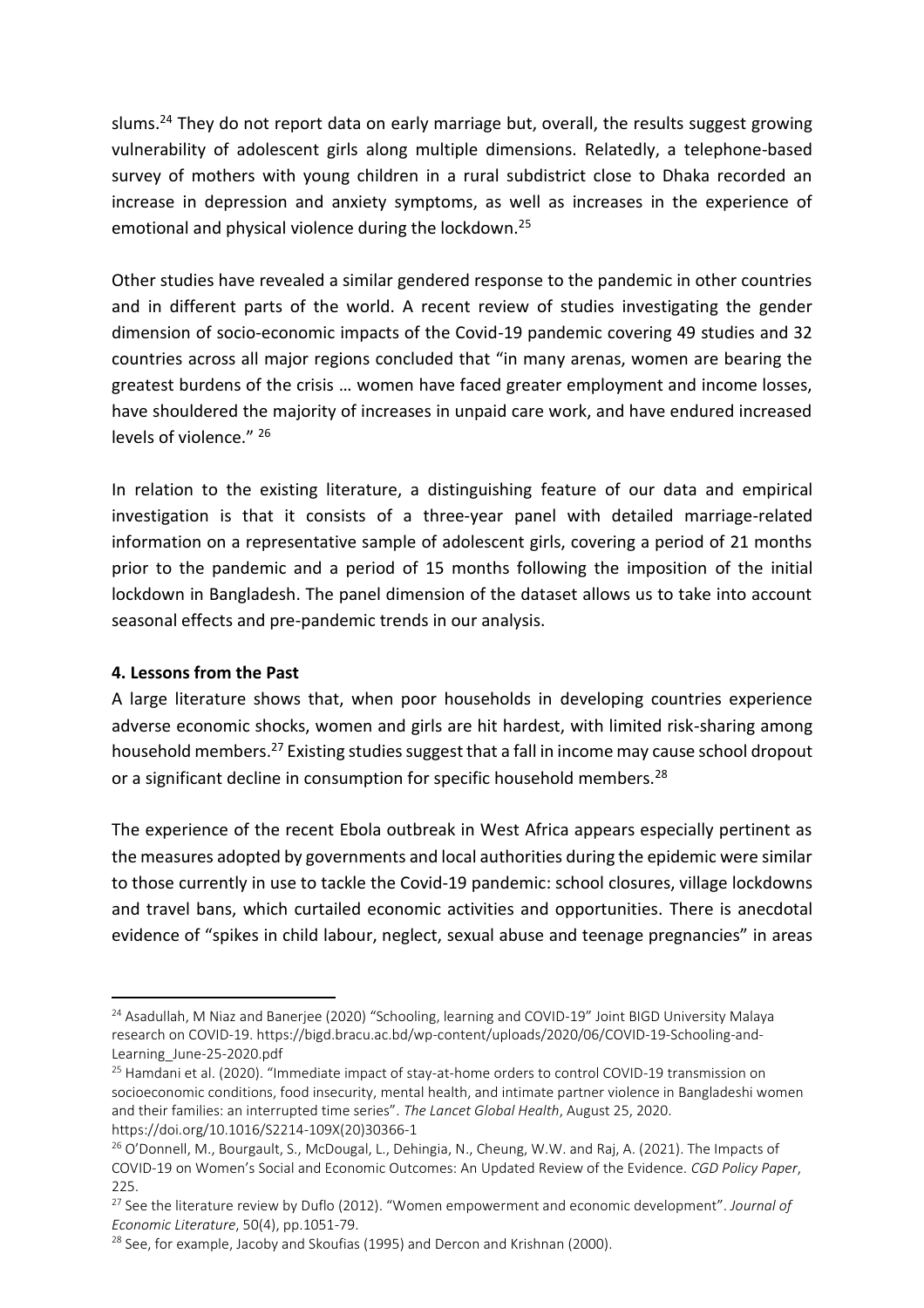that were under lockdown during the Ebola outbreak. <sup>29</sup> A recent study used variations in the extent of disruption across villages during the Ebola outbreak to estimate its effects on youth women and found that school enrolment rates among adolescent girls were 16 percentage points below their initial value (a mean enrolment rate of 32%) in the most disrupted villages long after schools had reopened.<sup>30</sup>

Evidence regarding the effects of adverse shocks on marriage timing is less clear-cut. A recent study analysed the effects of droughts on the incidence of marriage timing in sub-Saharan Africa and India and showed that droughts increased the risk of early marriage in bride price regions but decreased it in regions where dowry is prevalent.<sup>31</sup> Similar results are obtained in another study comparing the effects of income shocks in India and Vietnam.<sup>32</sup>

There are limits to what we can learn about the potential consequences of the ongoing Covid-19 pandemic from the existing literature because the nature of the shock may be fundamentally different from those previously investigated. This is because there is a deep level of uncertainty about its duration and the path to recovery. The limited capacity of the state to respond to a public health crisis on this scale introduces another dimension of uncertainty: whether the state, going forward, will be able to formulate and implement effective policies to ensure the health and safety of its citizens.<sup>33</sup> From the perspective of an individual household, it may even be unclear whether it is an acute, temporary shock, or a permanent one. Our data and analysis capture household response at the early stages of the pandemic and one year on. But perceptions about the depth and duration of the shock, as well as confidence in the state's capacity, are likely to evolve over time and may have significant implications for behaviour even if there is limited change in material circumstances during that period.

# **5. Covid-19 Survey on Children's Education and Parental Aspirations**

To shed light on how the Covid-19 pandemic and lockdown is affecting children's education and parental expectations about their future, we conducted two rounds of telephone surveys during the week of June 12-18, 2020 and the week of June 22-29, 2021 called [SChEMaC](https://www.integgra.org/cms/index.php/research-design/2020-schemac) (Survey on Children, Early Marriage and Covid-19), targeting 536 women located in 23 districts in Bangladesh. The targeted respondents included all women with one or more unmarried daughters aged 9-24 years who were included in the Child Marriage Law and Attitudes Survey

<sup>&</sup>lt;sup>29</sup> UNICEF press release: [https://www.unicef.org/press-releases/covid-19-children-heightened-risk-abuse](https://www.unicef.org/press-releases/covid-19-children-heightened-risk-abuse-neglect-exploitation-and-violence-amidst)[neglect-exploitation-and-violence-amidst](https://www.unicef.org/press-releases/covid-19-children-heightened-risk-abuse-neglect-exploitation-and-violence-amidst)

<sup>&</sup>lt;sup>30</sup> Bandiera, O., Buehren, N., Goldstein, M.P., Rasul, I. and Smurra, A. (2019). "The Economic Lives of Young Women in the Time of Ebola: Lessons from an Empowerment Program". The World Bank.

<sup>&</sup>lt;sup>31</sup> Corno, L., Hildebrandt, N. and Voena, A. (2020). Age of marriage, weather shocks, and the direction of marriage payments. Econometrica, 88(3), pp.879-915.

 $32$  Trinh, T.A. and Zhang, Q. (2020). "Adverse shocks, household expenditure and child marriage: evidence from India and Vietnam", Empirical Economics.

<sup>&</sup>lt;sup>33</sup> As an example, measures recently announced by the Bangladesh government to ensure health and safety within schools when they reopen have, according to news reports, triggered scepticism and confusion among parents. The Daily Star, 9<sup>th</sup> September 2020. http://103.16.74.140/frontpage/news/plan-reopen-primaryschools-health-guidelines-finalised-kids-1958157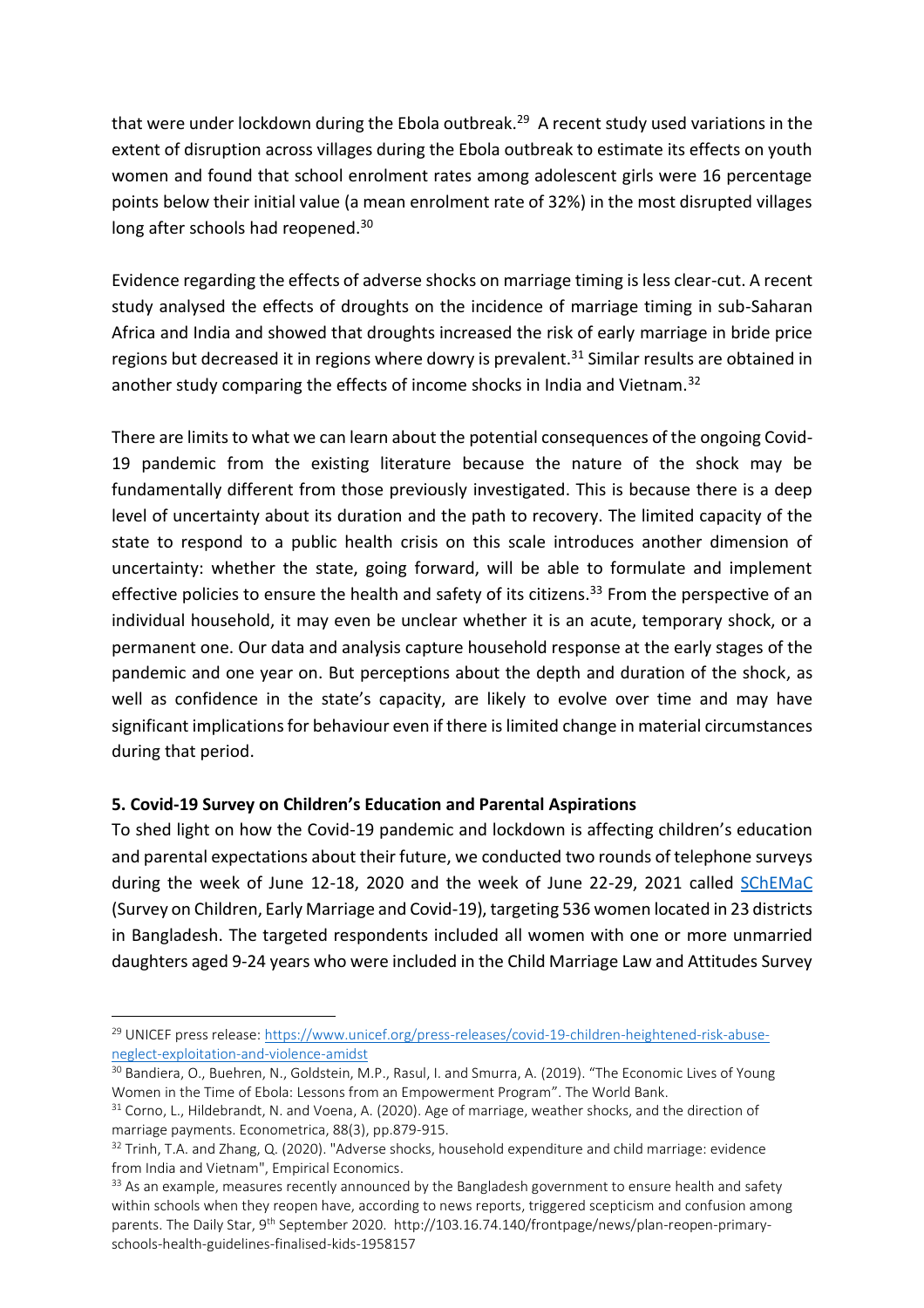[\(CiMLAS\)](https://www.integgra.org/cms/index.php/research-design/2018-cimlas). The first round of the survey had a response rate of 93% and the second round had a response rate of 90%.

SChEMaC, when combined with CiMLAS, constitutes a unique panel dataset with detailed information on marriages, engagements, and any marriage-related initiatives relating to the respondents' daughters since June 2018 through the Covid-19 pandemic from March 2020 to mid-June 2021. The CiMLAS sample, in turn, is composed of all respondents aged 20-39 years as well as members of their extended families in 80 villages randomly selected from an earlier nationally representative survey of women in Bangladesh conducted in 2014 (the Women's Life Choices and Attitudes Survey or [WiLCAS\)](https://www.integgra.org/cms/index.php/research-design/2014-wilcas).

#### *Economic and Health Effects*

In June 2020, the survey respondents' answers to questions about the economic effects of the first Covid-19 lockdown on their households indicate that for the majority it constituted a severe economic shock. More than 90% of the respondents reported at least some loss in income since the start of the lockdown; 62.4% reported that their household income had declined by more than 50% as a result. About two-thirds of the respondents reported that at least one household member – who would have been working under normal conditions – had been unable to work since the beginning of the lockdown. A quarter of the households experienced a loss of remittance from outside the household. About 28% of the respondents indicated that there had been food shortages – defined as household members being forced to cut back food consumption or skip meals – as a result of the lockdown; among them, about four in five reported that this happened every week. About 15% of respondents also report that one or more household members had symptoms of respiratory illness (such as fever, sore throat, dry cough, shortness of breath, breathing difficulty) since the beginning of the lockdown.

A year after the first Covid-19 lockdown, the situation appears to have worsened by most measures. In June 2021, respondents were asked to compare their incomes in April and May that year to the same period in 2020. About 75% of the respondents indicated that their incomes in 2021 were worse or much worse than 12 months ago, while 15% indicated that their incomes had improved. About 42% of the respondents indicated food shortages in April-May 2021; and two in three reported that this happened every week. The proportion reporting symptoms of respiratory illness in one or more household members in April-May 2021 was 45%, three times the proportion a year earlier. $34$ 

In Tables 1A and 1B we present the mean values of three parental characteristics – father's years of schooling, mother's years of schooling, and whether the father is engaged in a low-

<sup>&</sup>lt;sup>34</sup> These figures should not be interpreted as the Covid-19 infection rate for the study sample as cases reported by the respondents very likely include respiratory illnesses other than Covid-19. Using random swab sample, Nazneen et al. (2021) estimated, for the period April to October 2020, that 12.6% of the study households had one or more infected individuals, and a national infection rate of 6.4% at the individual level. These rates include both symptomatic and asymptomatic cases. (Nazneen A. Sultana R. Rahman M. et al. (2021), "Prevalence of COVID-19 in Bangladesh, April to October 2020 – a cross-sectional study", *IJUD REGIONS* Vol. 1 pp 92-99)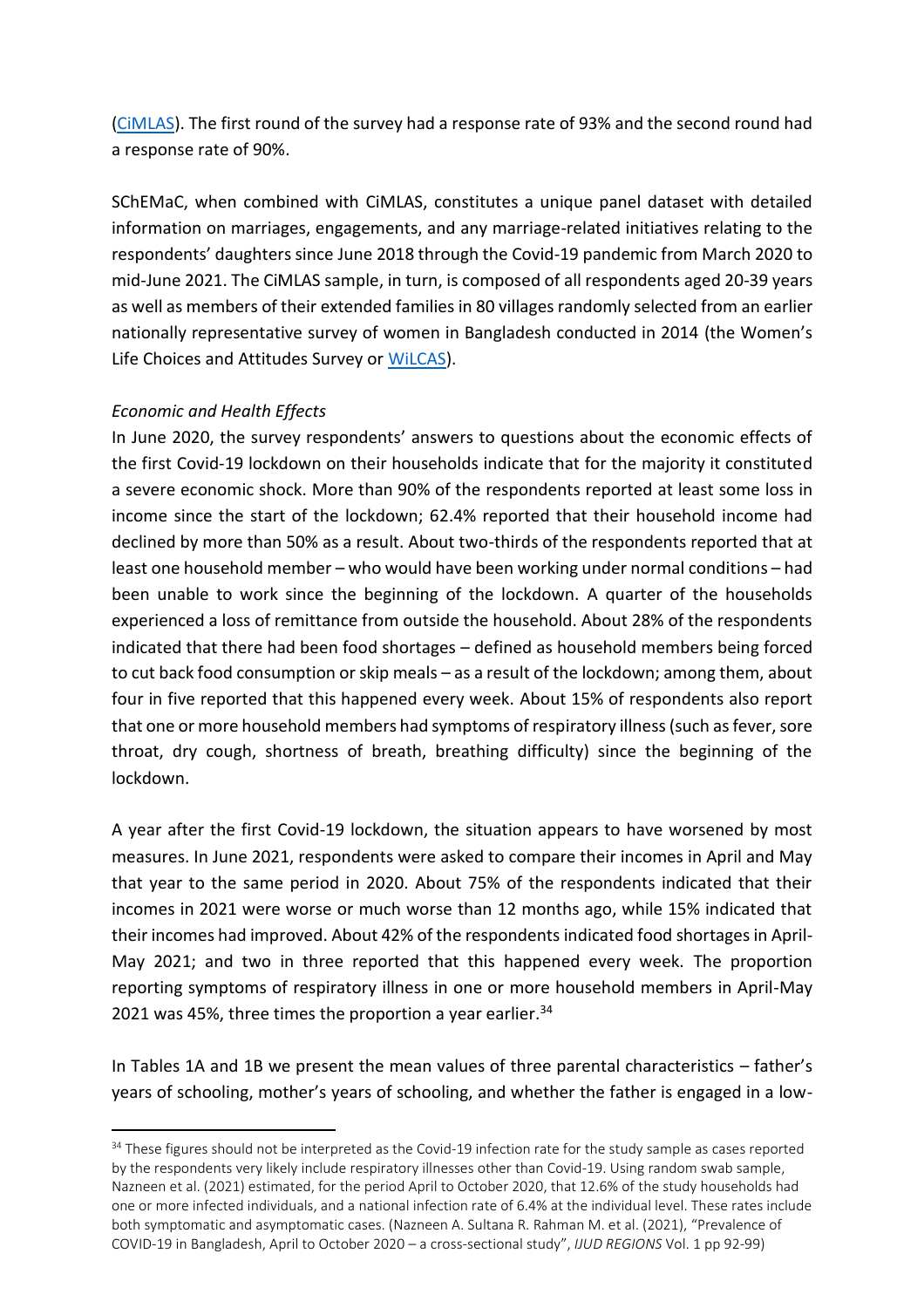paid occupation<sup>35</sup> – of children by severity of income shock reported by their households in 2020 and 2021 respectively. In 2020, households reporting severe income shocks appear to be poorer than those that do not: mean years of schooling among fathers and mothers are significantly lower, and the father is more likely to be in a low-paid occupation. By 2021, this pattern has disappeared: we find no significant differences in these variables between households that suffered a severe shock versus a small shock or no shock. Furthermore, mean parental schooling in households reporting severe income shocks are significantly higher than the corresponding values for 2020.

#### *Children's Education*

Tables 2A and 2B provide descriptive statistics on the education of children aged 9-14 (both boys and girls) of the SChEMaC respondents in June 2020 and June 2021. <sup>36</sup> <sup>37</sup> In June 2020, about three months after the Bangladesh government introduced the initial lockdown, 92.5% of boys and 92.3% of girls were enrolled in school (Table 2A). We observe a sharp drop in children's reported study time in June 2020 relative to pre-lockdown levels by, on average, about an hour and a quarter per day. The size of the drop is the same for boys and girls: from about 214 minutes to 137 minutes for boys, and from 195 minutes to 119 minutes for girls. Although the drop is the same, there is a persistent gender differential in daily study time that is statistically significant at the 5% level during the lockdown.

About 70% of children were receiving some kind of study support at home (according to the mother) with no significant difference between boys and girls. When asked what type of study support their children were receiving at home during the lockdown, the most frequent answers were tutoring by a family member (42.9% for boys, 42.6% for girls), extra time for self-study (39.8% for boys, 41.4% for girls), and the use of the services of a paid tutor (14.3% for boys, 13% for girls). The use of internet, mobile phone and distance-learning programmes on television were reported in fewer than 2% of cases.<sup>38</sup> Differences across genders were not statistically significant in any of these cases.

Comparing Table 2B to 2A reveals how the protracted school closures have impacted upon children's education and parental aspirations. In June 2021, when schools had been shut for over 15 months, the enrolment rates and the proportions with extra study time had remained more or less unchanged for both boys and girls but we observe significant deterioration in a number of other indicators. Family tutoring had declined for both boys (from 41.1% to 33.6%) and girls (from 40.7% to 28.4%). Study time declined further in the following 12 months, especially for boys such that, by June 2021, girls had significantly more study time than boys.

<sup>&</sup>lt;sup>35</sup> The occupations included in this category are agricultural day labourer, share-cropper/tenant, sweeper, construction worker, riskshaw/van puller, potter, mason and handicrafts maker.

<sup>&</sup>lt;sup>36</sup> It is important to point out that the sample of boys and girls in this age group is not representative of the wider population because, as noted in Section 5, inclusion in the survey was conditional on the respondent (i.e. the mother) having one or more unmarried daughters aged 9-24 years.

<sup>&</sup>lt;sup>37</sup> Note that the sample used to construct the two tables are slightly different to ensure that the figures relate to children aged 9-14 *at the time of the survey*.

<sup>&</sup>lt;sup>38</sup> The fact that the respondent was the parent and not the child may have led to under-reporting of the use of new technologies for learning purposes.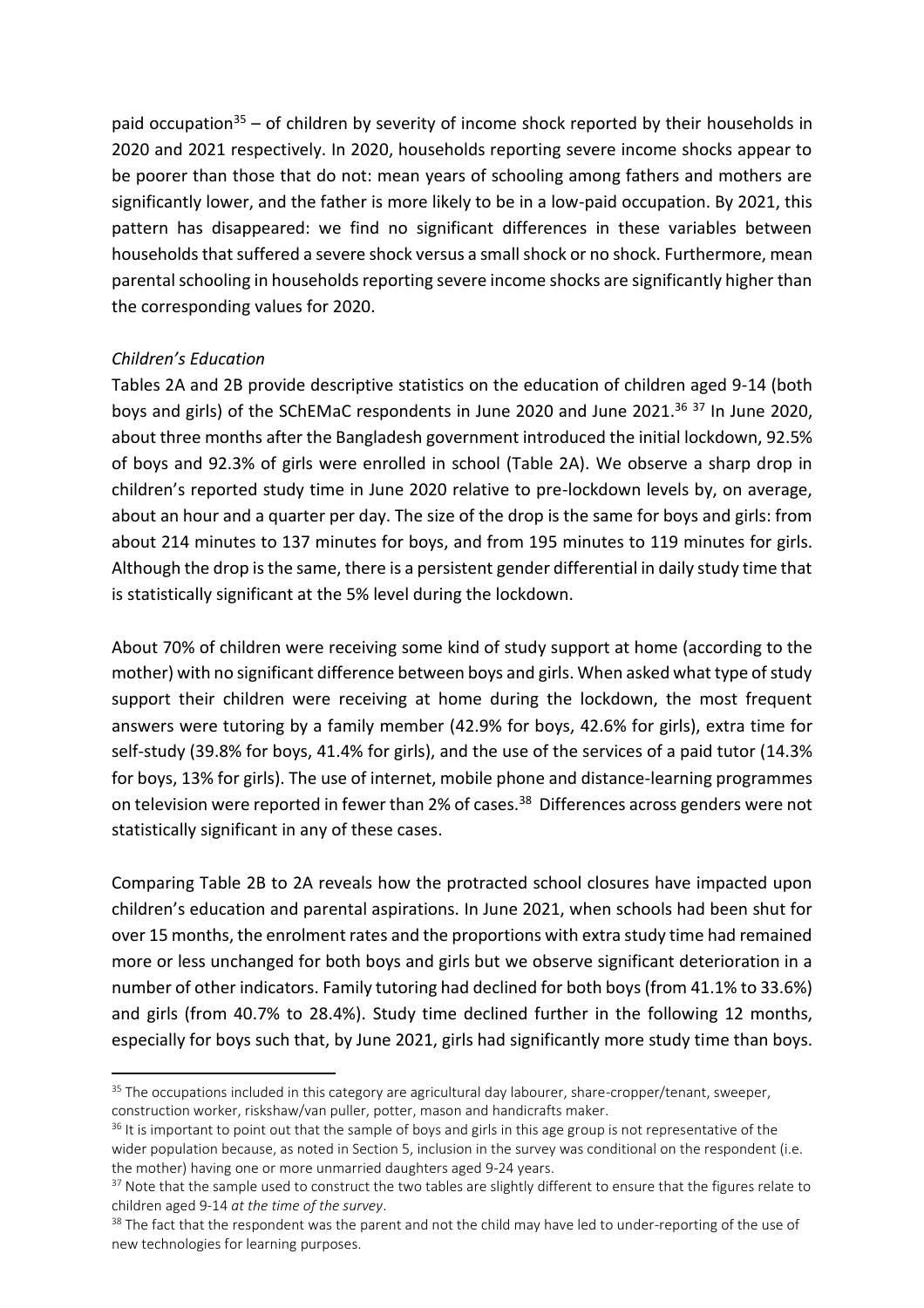Table 1B reveals one compensating change to counteract these declines: there is a sharp increase in private tutoring between June 2020 and June 2021 (from 14.3% to 25.6% for boys and from 13% to 31.8% for girls).

We find a positive association between economic and educational shocks. As shown in Table 3A, the drop in study time up to June 2020 was larger for children whose families experienced a more severe negative income shock: children in households reporting a greater than 50% reduction in income enjoyed 43 fewer minutes of study time than children in households with a smaller reduction in income (significant at the 1% level).<sup>39</sup> This pattern holds for both boys and girls but the difference is larger for – and statistically significant only in the case of – girls. By June 2021, the positive association between economic and educational shocks had disappeared, primarily because the study time of children in households that had experienced a small income shock had suffered as badly as those in households that had experienced a severe income shock (see Table 3B). The additional loss in study time between June 2020 and June 2021 is also more pronounced among boys than for girls.

These patterns suggest that study time is affected not just by school closures but also the negative economic shock triggered by the pandemic. The pathway for this effect is unclear. While we do not have data on child labour, it is unlikely that child labour would have increased in response to an income shock because of the limited scope of employment during the lockdown. On the other hand, income loss can potentially lead to increased stress within the household and adversely affect study within the home. This mechanism appears plausible given the evidence that the lockdown in Bangladesh led to increased symptoms of anxiety, depression and experience of intimate partner violence (see footnote 16).

In response to a question about whether the child will return to school when schools reopen, the answer, for children who are enrolled in school, is almost invariably positive in both rounds of the survey.

# *Marriage Patterns*

The combined dataset (SChEMaC together with CiMLAS) allows a detailed comparison of marriage patterns during the lockdown in Bangladesh (from 26<sup>th</sup> March 2020 to the beginning of the second round of the survey on 22<sup>nd</sup> June, 2021) compared to earlier periods.

The marriage rates for 15-17 year olds at the beginning of June in 2018, 2019, 2020 and 2021, constructed using the combined dataset, is shown in Figure 1. About 21.3% (42 out of 197) of the respondents' daughters aged 15-17 years were married at the start of June 2019. The marriage rate for the same age group dropped slightly to 17.7% (36 out of 203) in June 2020 (two months into the Covid-19 lockdown) and increased slightly to 20.5% (38 out of 185) at the beginning of June 2021. The differences between the marriage rates in 2019, 2020 and

<sup>&</sup>lt;sup>39</sup> We do not have comparable measures for 2021 as questions about pre-lockdown study time was not asked during the second round and the sample of children is slightly different, i.e. younger.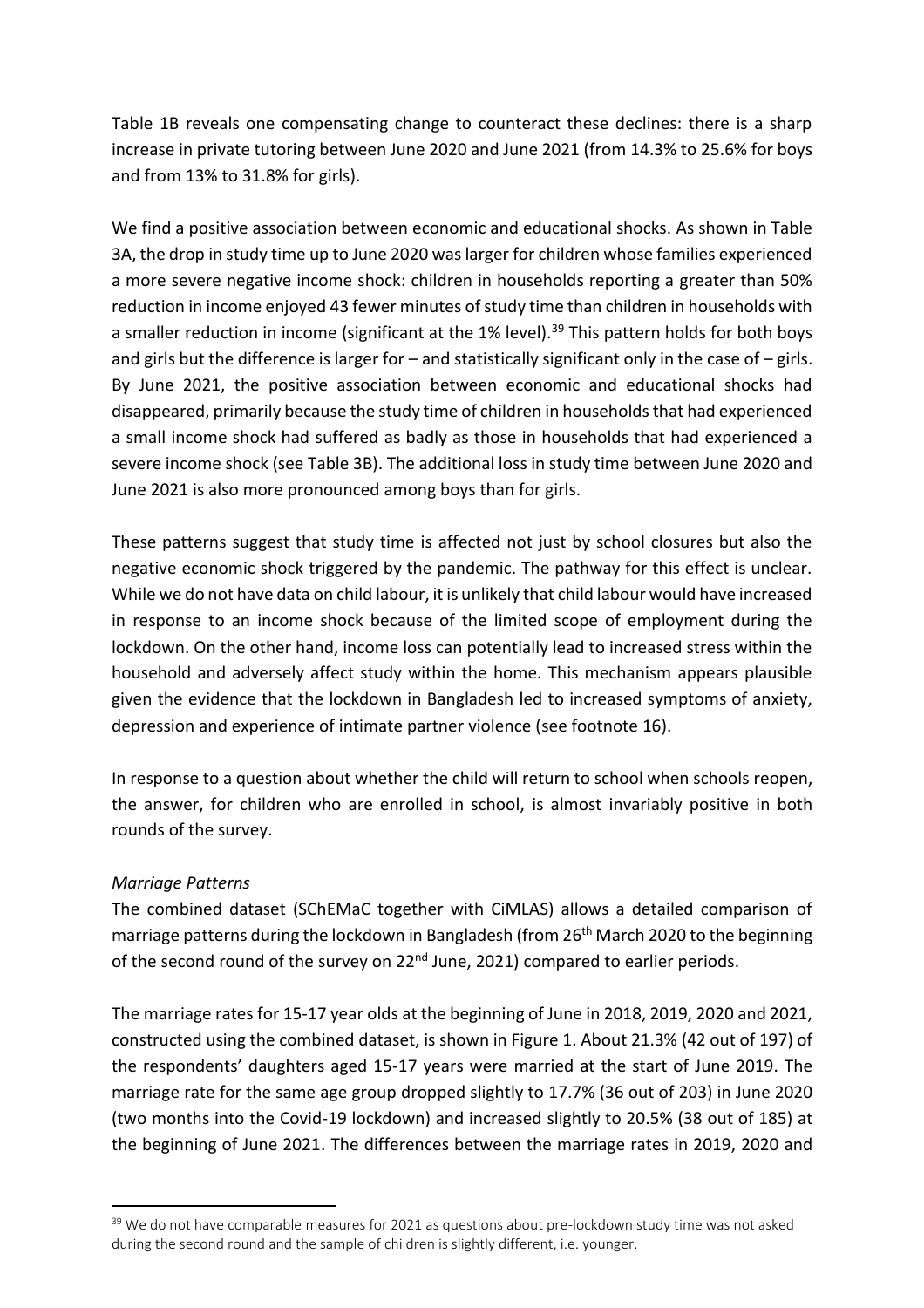2021 are not statistically significant. In all three years, the mother reports an active groom search for the daughter in fewer than 2% of cases.<sup>40</sup>

In cases where marriage offers were refused, respondents were asked about the reason. For marriage offers received and declined during the first Covid-19 lockdown, the explanation provided in one out of six cases was that the parents could not afford pay the dowry demand. The other reasons were that the daughter did not want to marry (one in three) and that the daughter wasn't old enough (22%). For marriage offers received and declined between July 2020 and June 2021, we see a significant shift in patterns: the importance of dowry had declined (to one in ten) and the other reasons had become more important: the daughter did not want to marry (43%) and the daughter wasn't old enough (28%). In comparison, for marriage offers received and declined between June 2018 and May 2019, 52% were rejected because the daughter did not want to marry, and 23% because the daughter was not old enough. None of the respondents had mentioned the amount of dowry demanded as the reason for declining the offer during this period.

#### **Discussion**

The telephone surveys we conducted in June 2020 and June 2021 provide a snapshot of how households with adolescent girls and pre-adolescent children were coping with the effects of the Covid-19 pandemic in rural Bangladesh. The majority of children (in the age group 9-14 years) were receiving some form of support for studying at home during the lockdown (help from a paid tutor, from an adult household member, extra time for independent study, etc.) but average study times showed substantial declines for both boys and girls. Girls had significantly less study time during the initial lockdown but the additional decline in study time during the next 12 months was concentrated primarily among boys. These sharp declines in study time were not reflected in mothers' expectations about the future education of her children: apart from a small number of exceptions, most children – boys and girls – were expected to return to school when schools reopen.

For older daughters (aged 15-24 years), we asked detailed marriage-related questions. The data reveals that the marriage rate among 15-17 year olds in June 2020, following the initial lockdown, was about 18%, almost identical to that in June 2019. By June 2021, when schools had been closed for nearly 15 months, the marriage rate among 15-17 year olds had increased by about 3% points but, in our data, the increase is not statistically significant. During the lockdown we see a new reason being provided for refusing marriage offers – inability to pay the dowry – absent from the explanations provided the previous year. It is well-documented that the dowry demand increases with the age of the bride.<sup>41</sup> As the pandemic exacerbates financial pressures on poor households, parents who otherwise would have waited till their

<sup>&</sup>lt;sup>40</sup> The mean female age of marriage is typically higher for marriages initiated during any available period since the start of the pandemic compared to the same period in 2018 or 2019. But the differences in mean age are small and not statistically significant. Data on marriage age in the study sample is not available for a sufficiently long period to isolate the effects of the pandemic from secular trends over time.

<sup>&</sup>lt;sup>41</sup> See, for example, Field and Ambrus (2008), Amin and Bhajracharya (2011) for empirical evidence, and Wahhaj (2018) for a theoretical explanation for this phenomenon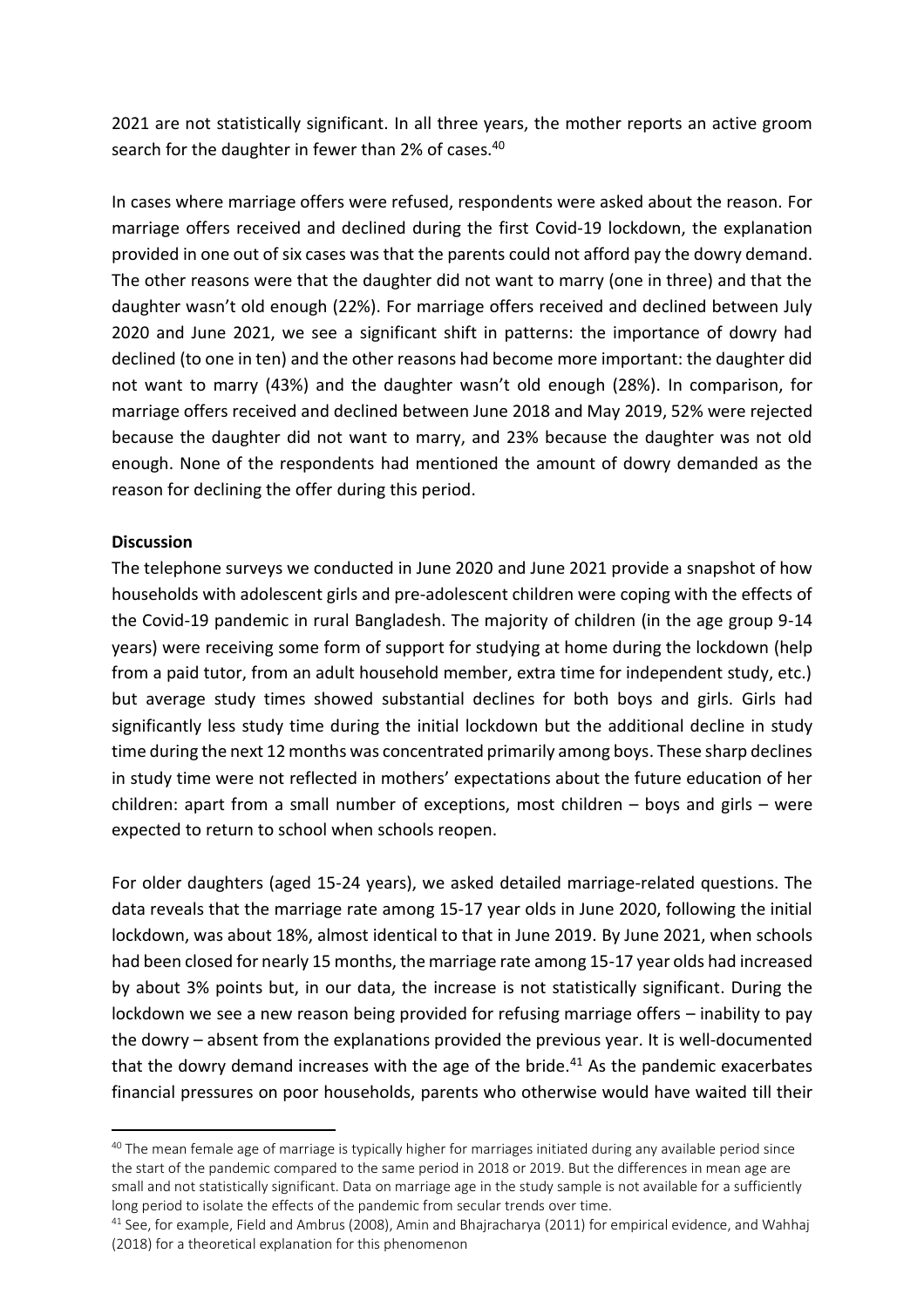daughters were older, may marry them off at a young age to save on dowry-related expenses. Although we do not see any clear evidence of an increase in early marriage rates since the start of the pandemic, we believe that the risk of such an increase in the future remains high due to a combination of factors: relaxation of lockdown rules, prolonged school closures, increased financial hardship and increased financial uncertainty.

#### **Policy Responses**

Given this context, are there specific types of institutional responses that can mitigate the threats posed by Covid-19 to adolescent development? Even in normal times, formal institutions in South Asia aimed at protecting child rights and gender rights do not function well and the pandemic has overstretched existing state capacity in unprecedented ways.

The high rate of school enrolment in our sample at the start of the lockdown confirms the progress achieved in schooling, particularly for girls, in the last few decades. However, both boys and girls have experienced significant loss of learning time since the start of the pandemic. At the early stages of the pandemic, children in households experiencing severe income shocks had suffered the most in terms of this measure. But in the 12 months to June 2021, the sharp declines in study time had also reached children in households reporting small income shocks.

Schools reopened in September 2021 but the possibility of further disruptions to education, owing to the pandemic, remain. The closing of schools yet gain, in February 2022, in response to a new wave of infections is a case in point. The policy priority should, therefore, be to treat schooling as an essential service and ensure (i) timely return to the safe space provided at school and restore adolescent-targeted community level programmes and (ii) avoid further closures. The government's television-and radio-based distance-learning mechanism is promising but not gender-targeted. The available evidence suggests that the uptake is low. Bangladeshi policymakers must continue to seek solutions to ensure uninterrupted access to counselling and educational services for adolescent girls by enhancing distance-learning tools and harnessing social media platforms for educational purposes.

In the case of adolescent girls who dropped out of school, the reopening of schools alone would not mitigate their vulnerability to early marriage. At this stage, programmes with an exclusive focus on early marriage prevention will not be able to reach and assist girls who are already married. Therefore, programmes targeting married adolescents, with the aim of expanding their economic opportunities and mitigating their health risks, have become even more important than before.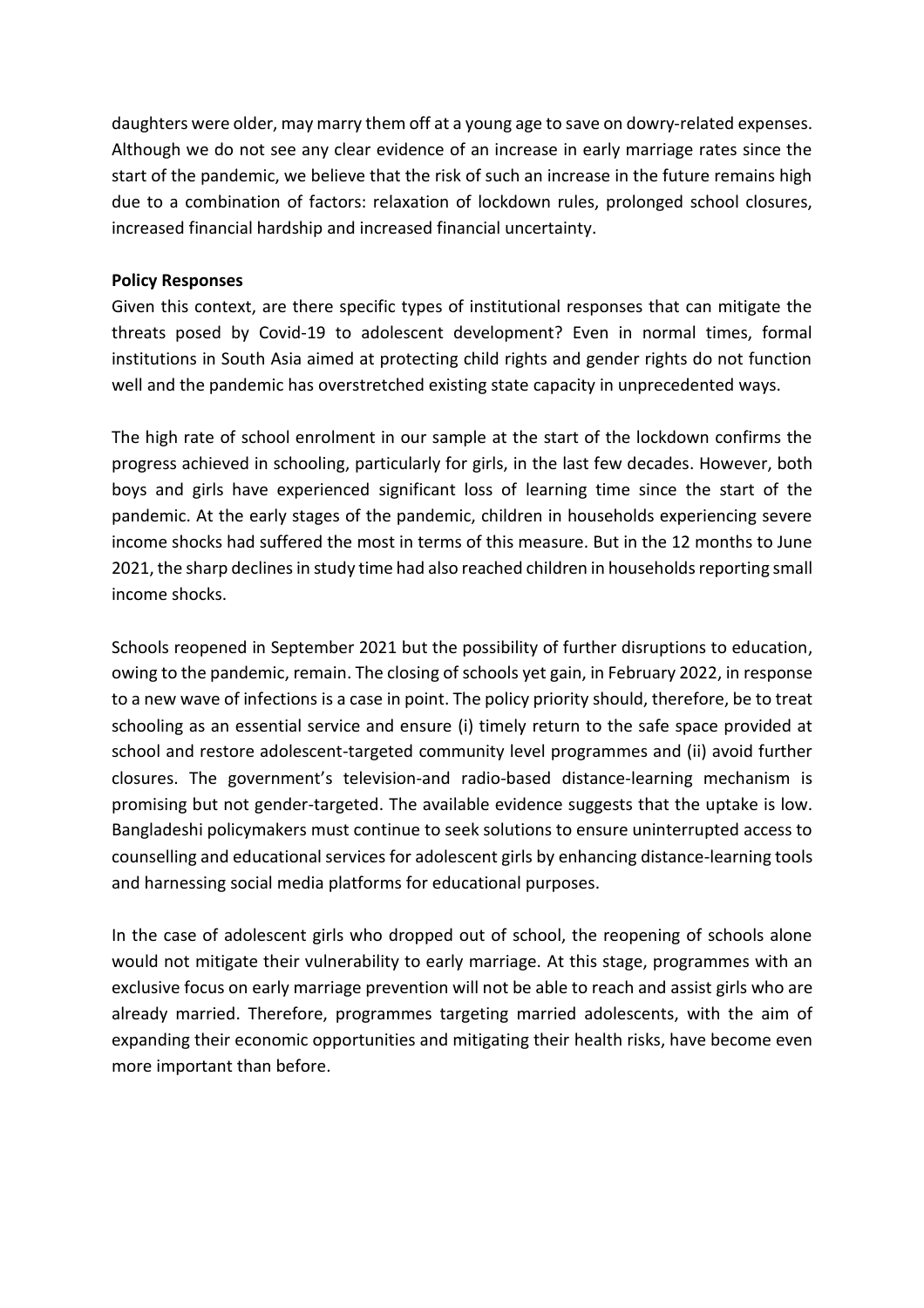# **Tables**

| Table IA. Parellital Characteristics by Size of Intonne Shock (2020) |       |       |            |         |         |         |
|----------------------------------------------------------------------|-------|-------|------------|---------|---------|---------|
|                                                                      | small | large | difference | p-value | N       | N       |
|                                                                      | shock | shock |            |         | (small) | (large) |
| Mother Schooling (Yrs)                                               | 5.759 | 3.985 | 1.774      | (0.000) | 203     | 329     |
| <b>Father Schooling (Yrs)</b>                                        | 5.568 | 3.070 | 2.498      | (0.000) | 199     | 327     |
| Father Low-paid Occup                                                | 0.236 | 0.340 | $-0.104$   | (0.011) | 203     | 329     |

Table 1A: Parental Characteristics by Size of Income Shock (2020)

Source: 2020 SChEMaC. Note: A large (small) income shock denotes a reduction in household income of greater than (less than) 50 percent, compared to pre-lockdown levels.

| Table 1B: Parental Characteristics by Size of Income Shock (2021) |       |       |            |         |         |         |  |
|-------------------------------------------------------------------|-------|-------|------------|---------|---------|---------|--|
|                                                                   | small | large | difference | p-value |         | N       |  |
|                                                                   | shock | shock |            |         | (small) | (large) |  |
| Mother Schooling (Yrs)                                            | 4.679 | 4.797 | $-0.118$   | (0.738) | 277     | 212     |  |
| Father Schooling (Yrs)                                            | 3.982 | 3.900 | 0.081      | (0.839) | 272     | 211     |  |
| Father Low-paid Occup                                             | 0.278 | 0.325 | $-0.047$   | (0.256) | 277     | 212     |  |

Source: 2021 SChEMaC. Note: A large (small) income shock denotes a reduction in household income of greater than (less than) 50 percent, compared to pre-lockdown levels. T-tests for equality of mean mothers' schooling, fathers' schooling and father in low-paid occupation for households suffering large shocks in 2020 and 2021 yield p-values of 0.0094, 0.0127 and 0.7196 respectively.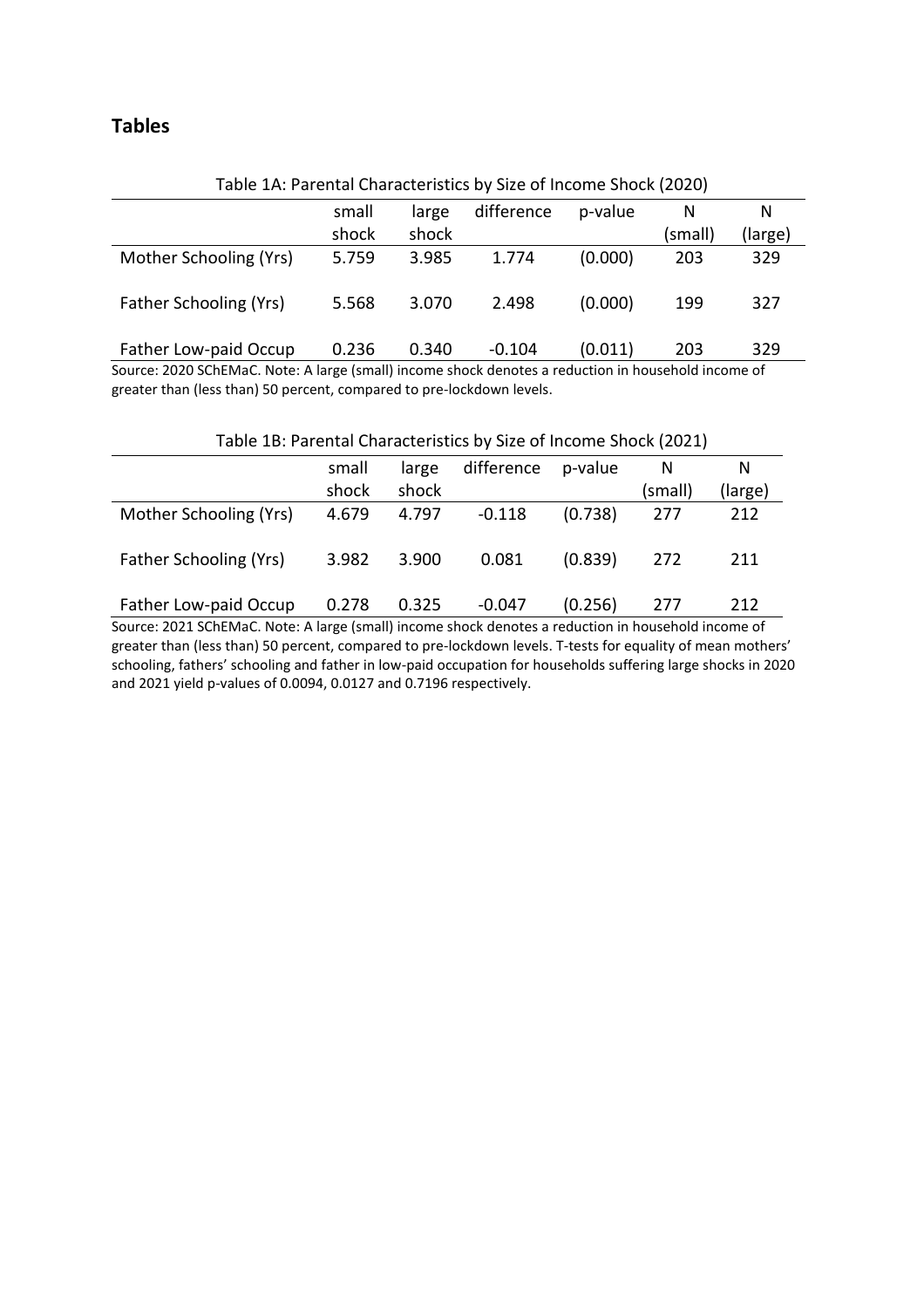| Table 2A: Children s Education and Parental Aspirations (2020) |        |        |            |         |          |            |
|----------------------------------------------------------------|--------|--------|------------|---------|----------|------------|
|                                                                | male   | female | difference | p-value | N (male) | N (female) |
| Enrolled in 2020                                               | 0.925  | 0.923  | 0.002      | (0.925) | 161      | 338        |
| Lockdown Study<br><b>Time in 2020</b>                          | 137.05 | 119.30 | 17.752     | (0.026) | 149      | 312        |
| <b>Study Time</b><br>Before lockdown                           | 214.43 | 195.22 | 19.215     | (0.100) | 149      | 312        |
| Home Study<br>Support in 2020                                  | 0.696  | 0.725  | $-0.029$   | (0.500) | 161      | 338        |
| <b>Extra Study Time</b><br>in 2020                             | 0.398  | 0.414  | $-0.017$   | (0.724) | 161      | 338        |
| Family Tutoring in<br>2020                                     | 0.429  | 0.426  | 0.003      | (0.957) | 161      | 338        |
| Private Tutor in<br>2020                                       | 0.143  | 0.130  | 0.013      | (0.698) | 161      | 338        |
| Will Return to<br>School (2020)                                | 1.000  | 0.994  | 0.006      | (0.331) | 146      | 309        |

Table 2A: Children's Education and Parental Aspirations (2020)

Source: 2020 SChEMaC. Note: The summary statistics is based on children aged 9-14 and living at home in June 2020.

Table 2B: Children's Education and Parental Aspirations (2021) male female difference p-value N (male) N (female) Enrolled in 2021 0.893 0.947 -0.054 (0.057) 121 245 Lockdown Study Time in 2021 89.44 110.28 -20.831 (0.008) 108 232 Home Study Support in 2021 0.752 0.735 0.017 (0.722) 121 245 Extra Study Time in 2021 0.339 0.392 -0.053 (0.326) 121 245 Family Tutoring in 2021 0.364 0.310 0.053 (0.307) 121 245 Private Tutor in 2021 0.256 0.318 -0.062 (0.222) 121 245 Will Return to School (2021) 1.000 0.996 0.004 (0.496) 108 232

Source: 2021 SChEMaC. Note: The summary statistics is based on children aged 9-14 and living at home in June 2021.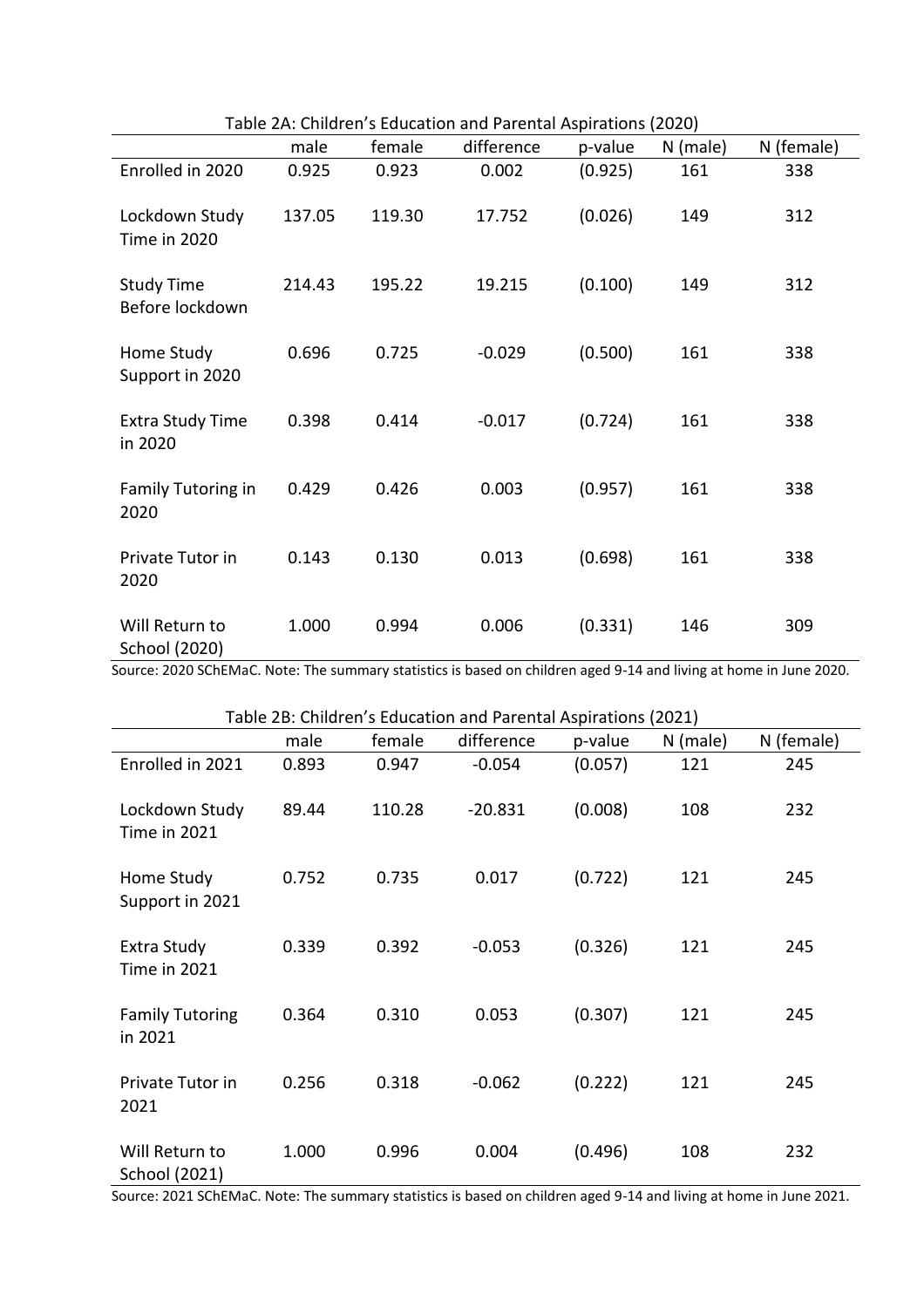| Table 3A: Comparison of Learning Time Loss by Size of Negative Income Shock (2020) |             |             |            |         |              |  |
|------------------------------------------------------------------------------------|-------------|-------------|------------|---------|--------------|--|
|                                                                                    | small shock | large shock | difference | p-value | observations |  |
| Change in Study Time<br>in 1st lockdown (All)                                      | $-50.253$   | $-92.834$   | 42.581     | (0.000) | 461          |  |
| Change in Study Time<br>in 1st lockdown<br>(Female)                                | -45.685     | $-95.862$   | 50.176     | (0.000) | 312          |  |
| Change in Study Time<br>in 1st lockdown<br>(Male)                                  | $-60.741$   | $-86.842$   | 26.101     | (0.176) | 149          |  |

Source: 2020 SChEMaC. Note: A large (small) income shock denotes a reduction in household income of greater than (less than) 50 percent, compared to pre-lockdown levels. The summary statistics is based on children aged 9-14 and living at home in June 2020.

| Table 3B: Comparison of Learning Time Loss by Size of Negative Income Shock (2021) |             |             |            |         |              |  |
|------------------------------------------------------------------------------------|-------------|-------------|------------|---------|--------------|--|
|                                                                                    | small shock | large shock | difference | p-value | observations |  |
| Change in Study Time<br>in 2nd lockdown (All)                                      | $-101.685$  | $-96.463$   | $-5.223$   | (0.697) | 373          |  |
| Change in Study Time<br>in 2nd lockdown<br>(Female)                                | $-85.271$   | $-88.110$   | 2.839      | (0.863) | 253          |  |
| Change in Study Time<br>in 2nd lockdown<br>(Male)                                  | $-135.942$  | $-114.314$  | $-21.628$  | (0.338) | 120          |  |

Source: 2021 SChEMaC. Note: a large (small) income shock denotes a reduction in household income of greater than (less than) 50 percent, compared to pre-lockdown levels. The summary statistics is based on children aged 10-15 and living at home in June 2021. The reference period for calculating changes in study time is that before the first lockdown.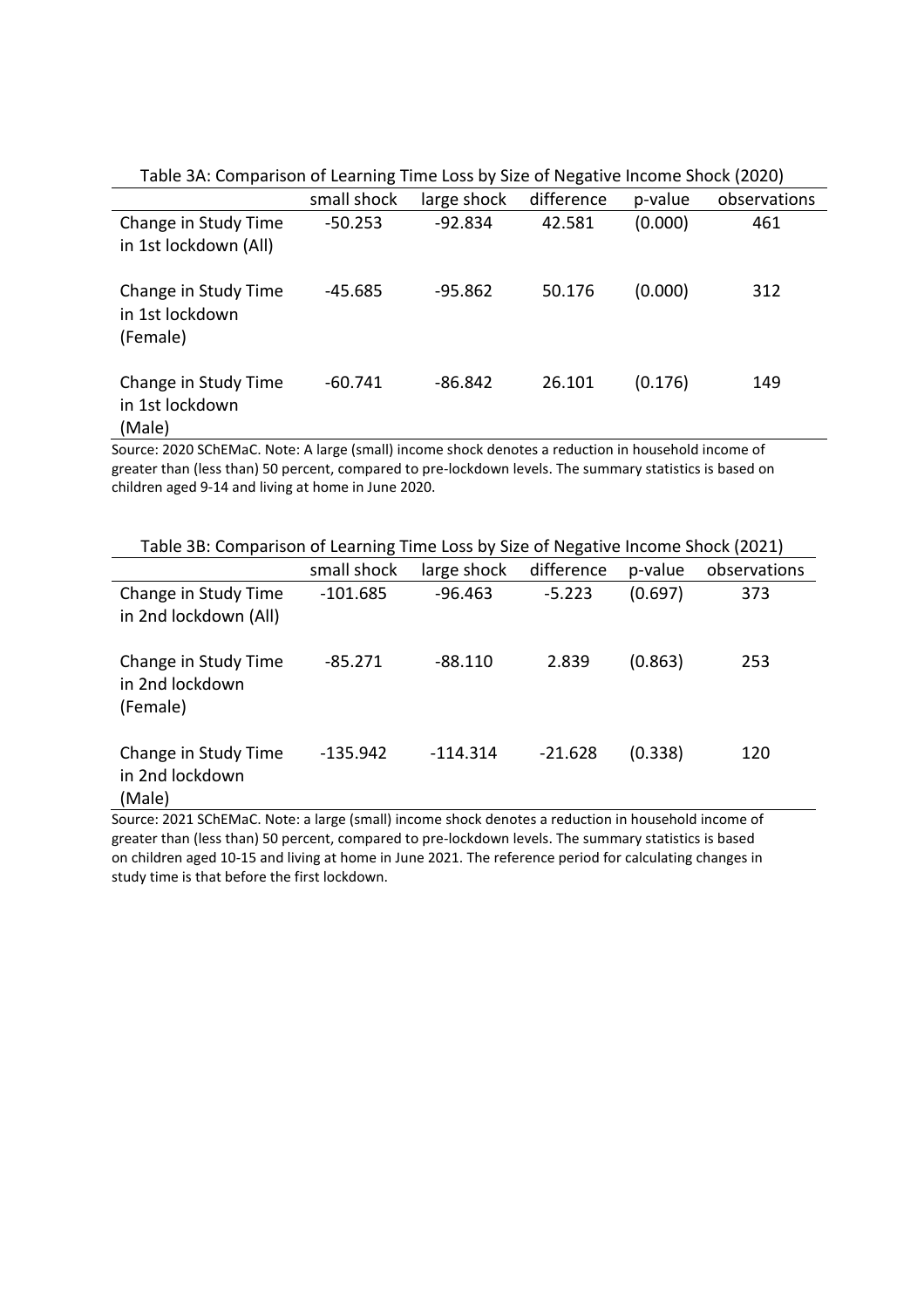

Figure 1: Marriage and Engagement Rates among Daughters aged 15-17 years